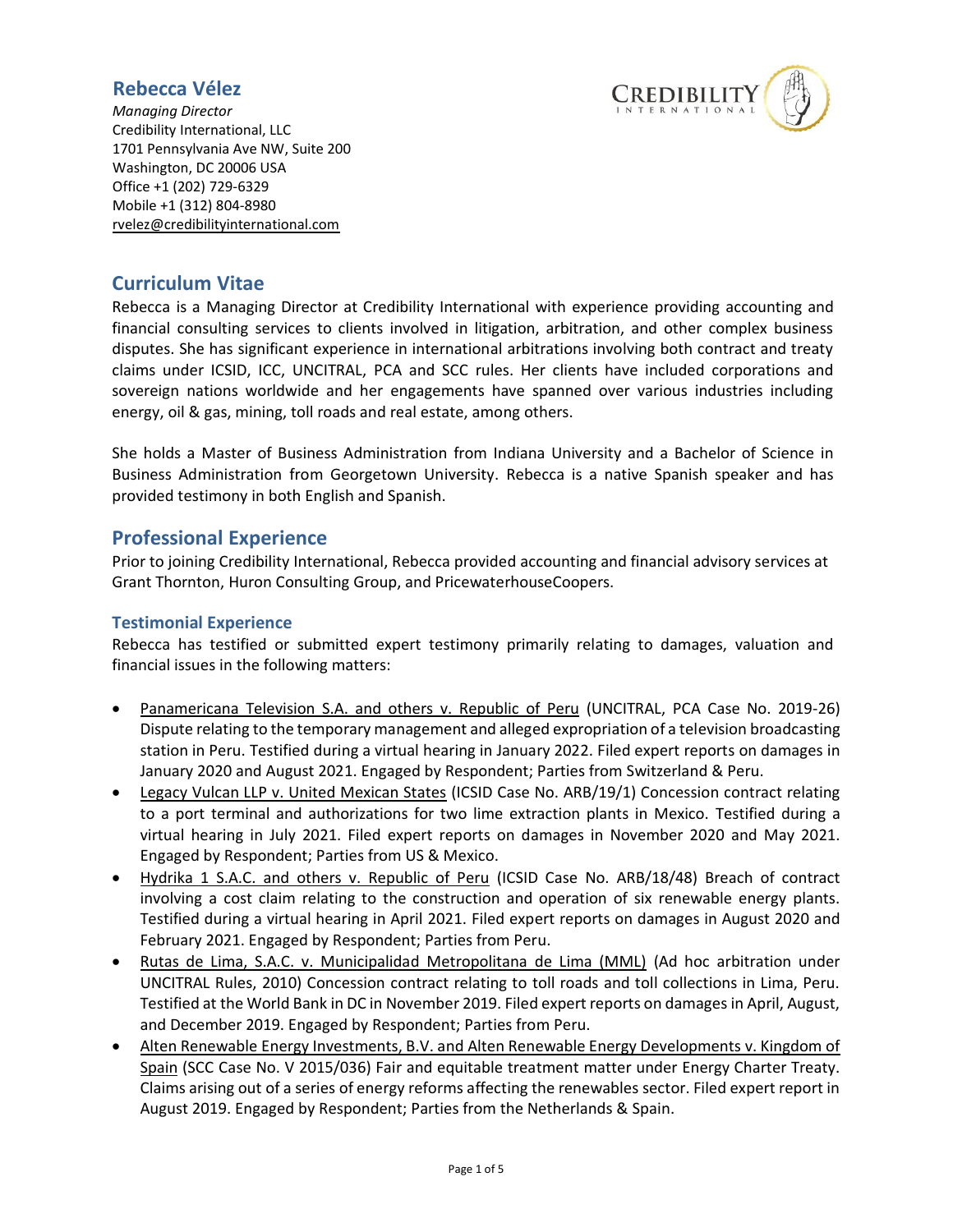

- Valores Mundiales, S.L. and Consorcio Andino S.L. v. Bolivarian Republic of Venezuela (ICSID Case No. ARB/13/11) Expropriation of two grain milling and distribution entities in Venezuela. Testified at the World Bank in DC in February 2016. Filed expert reports on damages in October and March 2015. Engaged by Respondent; Parties from Spain & Venezuela.
- Quadrant Pacific Growth Fund L.P. and Canasco Holdings Inc. v. Republic of Costa Rica (ICSID Case No. ARB(AF)/08/1) Real estate investment by Canadian investors in Costa Rica. Filed two expert reports in 2009 related to the quantification of damages. Proceeding discontinued in October 2010. Engaged by Respondent; Parties from Canada & Costa Rica.

### **Consulting Team Experience**

Rebecca has been part of the consulting team for the following engagements:

#### **International Arbitration**

- ITOCHU Corporation v. Kingdom of Spain (ICSID Case No. ARB/18/25). Fair and equitable treatment matter under Energy Charter Treaty. Dispute involving energy reforms affecting renewable energy generation. On behalf of Respondent; Parties from Japan & Spain.
- Infinito Gold Ltd. v. Republic of Costa Rica (ICSID Case No. ARB/14/5). Expropriation relating to an exploration/development stage gold mining project in Costa Rica. On behalf of Respondent; Parties from Canada & Costa Rica.
- Eoltec Energy, S.L. and Corporación Montealto XXI, S.L. v. ContourGlobal Latam, S.A (ICC Case No. 21070/ASM). Breach of contract relating to the funding and operations of a wind farm in Peru. On behalf of Respondent; Parties from Spain & Colombia.
- Emergofin B.V. and Velbay Holdings Ltd. v. Ukraine (ICSID Case No. ARB/16/35). Expropriation involving an aluminum production plant which alleged inequitable treatment due to electricity prices regulated by the Government of Ukraine. On behalf of Claimant; Parties from Netherlands, Cyprus & Ukraine.
- Michael Ballantine and Lisa Ballantine v. The Dominican Republic (UNCITRAL and DR-CAFTA). Expropriation involving real estate development (hotel/resort) in the Dominican Republic. On behalf of Respondent; Parties from US & Dominican Republic.
- Ferrocarriles del Norte de Colombia S.A. ("FENOCO") v. Drummond Coal Mining LLC, Drummond Ltd., et al. (ICC Case No. 19576/CA/ASM). Breach of contract involving a coal mining operation in Colombia with claims relating to the rail transport of the coal and issues at the port. On behalf of Claimant; Parties from Colombia & US.
- Grupo Unidos por el Canal, S.A., Sacyr S.A., Salini-Impregilo S.p.A, Jan de Nul N.V., Constructora Urbana S.A., and Sofidra S.A. v. Autoridad del Canal de Panama (ICC Case No. 22588/ASM/JPA). Breach of contract involving cost overruns in the construction of the new portion of the Panama Canal. On behalf of Claimants; Parties from Belgium, Italy & Panama.
- Güneş Tekstil Konfeksiyon Sanayi ve Ticaret Limited Şirketi, Vahit Güneş, Reşat Güneş, Fikret Güneş, Ibrahim Eksilmez, and Yücel Yildiz v. Republic of Uzbekistan (ICSID Case No. ARB/13/19). Expropriation involving a real estate, retail and wholesale trade, and light manufacturing company in Uzbekistan. On behalf of Respondent; Parties from Turkey & Uzbekistan.
- Vladislav Kim and Others v. Republic of Uzbekistan (ICSID Case No. ARB/13/6). Expropriation involving two cement plants in Uzbekistan. On behalf of Respondent; Parties from Kazakhstan & Uzbekistan.
- David R. Aven, et al v. Republic of Costa Rica (PCA Case No. UNCT/15/3). Expropriation involving an investment in a planned real estate development (hotel/resort) in Costa Rica. On behalf of Respondent; Parties from US & Costa Rica.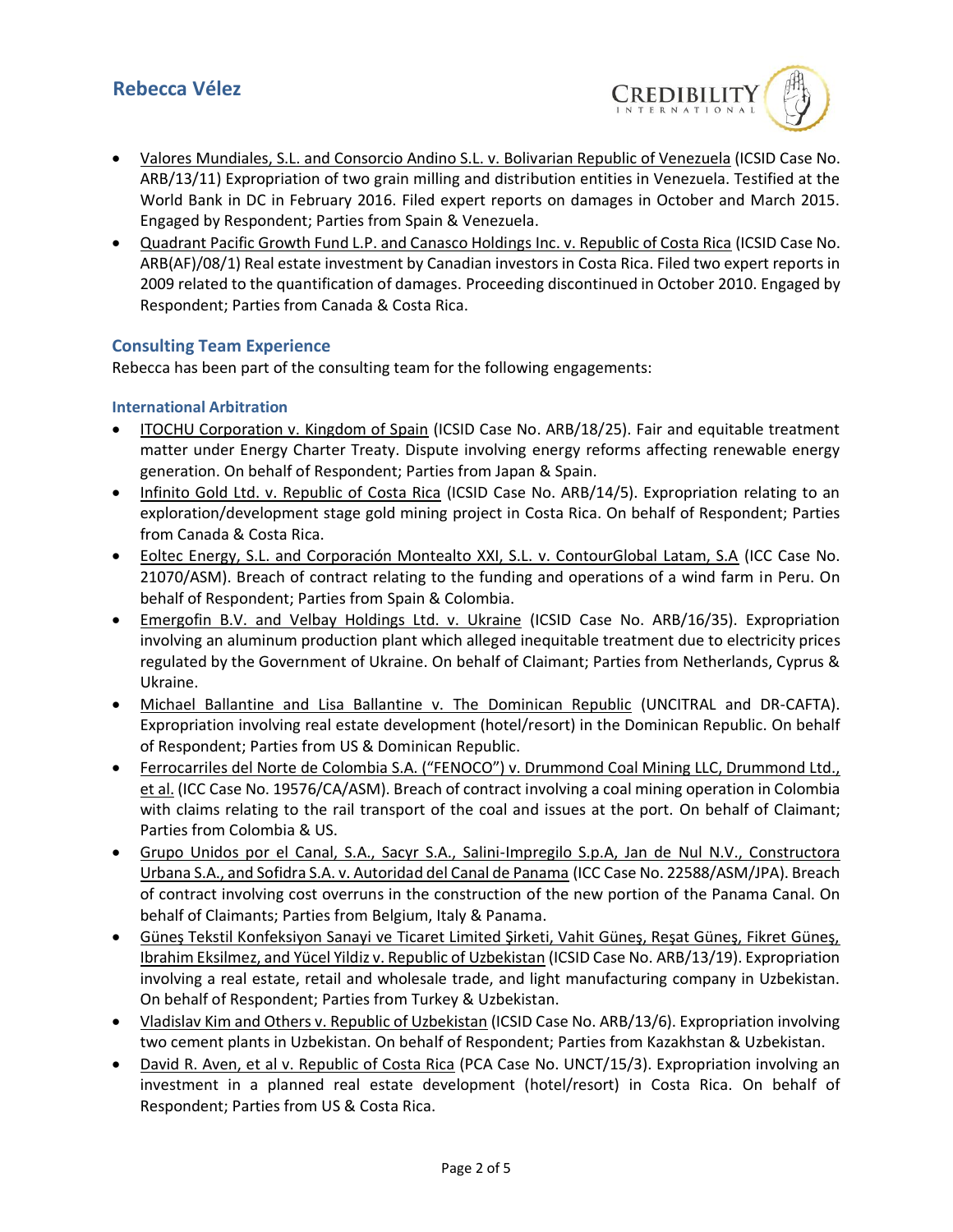

- Horthel Systems B.V., Tesa Beheer B.V and Poland Gaming Holding B.V. v. Republic of Poland (PCA Case No. 2014-31). Expropriation relating to an investment treaty dispute in the gambling industry in Poland. On behalf of Respondent; Parties from Netherlands & Poland.
- Cem Cengiz Uzan v. Republic of Turkey (SCC Case No. V 2014/023). Expropriation of two electricity generation, transmission, and distribution companies operating under concession contracts in Turkey. On behalf of Respondent; Parties from England & Turkey.
- Tenaris S.A. and Talta Trading e Marketing Sociedade Unipessoal Lda. v. Bolivarian Republic of Venezuela (ICSID Case No. ARB/12/23). Expropriation of a seamless pipe production plant and a hot briquette iron (HBI) plant in Venezuela. On behalf of Respondent; Parties from Luxembourg, Portugal & Venezuela.
- Crystallex International Corporation v. Bolivarian Republic of Venezuela (ICSID Case No. ARB/11/2). Expropriation of a gold mining concession in Venezuela. On behalf of Respondent; Parties from Canada & Venezuela.
- Oxus Gold plc v. Republic of Uzbekistan (UNCITRAL Arbitration). Expropriation of a gold mine in Uzbekistan. On behalf of Respondent; Parties from England & Uzbekistan.
- Tenaris S.A. and Talta Trading e Marketing Sociedade Unipessoal Lda. v. Bolivarian Republic of Venezuela (ICSID Case No. ARB/11/26). Expropriation of a hot briquetted iron plant in Venezuela. On behalf of Respondent; Parties from Luxembourg, Portugal & Venezuela.
- Supervisión y Control S.A. v. Republic of Costa Rica (ICSID Case No. ARB/12/4). Breach of contract relating to the tariffs for vehicle inspection services in Costa Rica. On behalf of Respondent; Parties from Spain & Costa Rica.
- Highbury International AVV and Ramstein Trading Inc. v. Bolivarian Republic of Venezuela (ICSID Case No. ARB/11/1). Expropriation of gold and diamond mining concessions in Venezuela. On behalf of Respondent; Parties from Netherlands & Venezuela.
- Vannessa Ventures Ltd. v. Bolivarian Republic of Venezuela (ICSID Case No. ARB(AF)/04/6). Expropriation of a gold mine in Venezuela. On behalf of Respondent; Parties from Canada & Venezuela.
- MMX Corumbá Mineracáo LTDA and MMX Trade & Shipping LLC v. Eregli Demir Ve Çelik Fabrikalari (ICC Case No. 16056/VRO). Breach of contract involving an iron ore supply contract. On behalf of Claimant; Parties from Brazil & Turkey.

#### **U.S. Domestic Arbitration & Litigation**

- Ad Astra Recovery Services, Inc. v. John Clifford Heath, Esq., Lexington Law Firm, et al (U.S. District Court for the District of Kansas – Wichita, Case No. 6:18-cv-01145-JWB-KGS). Racketeer Influenced and Corrupt Organizations (RICO). Refuted damages based on the management of claims in the bill collection industry. On behalf of Defendants.
- Senior Health Insurance Company of Pennsylvania v. Beechwood Re Ltd., et al (U.S. District Court for the Southern District of New York, Case No. 1:18-cv-06658). Breach of Contract, Breach of Fiduciary Duty, Fraud in the Inducement, Gross Negligence. Dispute regarding the management of an insurer's assets involved with the collapse of hedge funds and related party reinsurers. Case settled before trial. On behalf of Plaintiff.
- Profit Investment Management, LLC and Eugene R. Profit v. Michelle Profit, Dr. Joseph Quash, and Dr. Thomas Pinder (Montgomery County Circuit Court, Maryland, Case No. 430677-V). Negligence. Calculated damages for a dispute relating to an asset management business. On behalf of Plaintiff.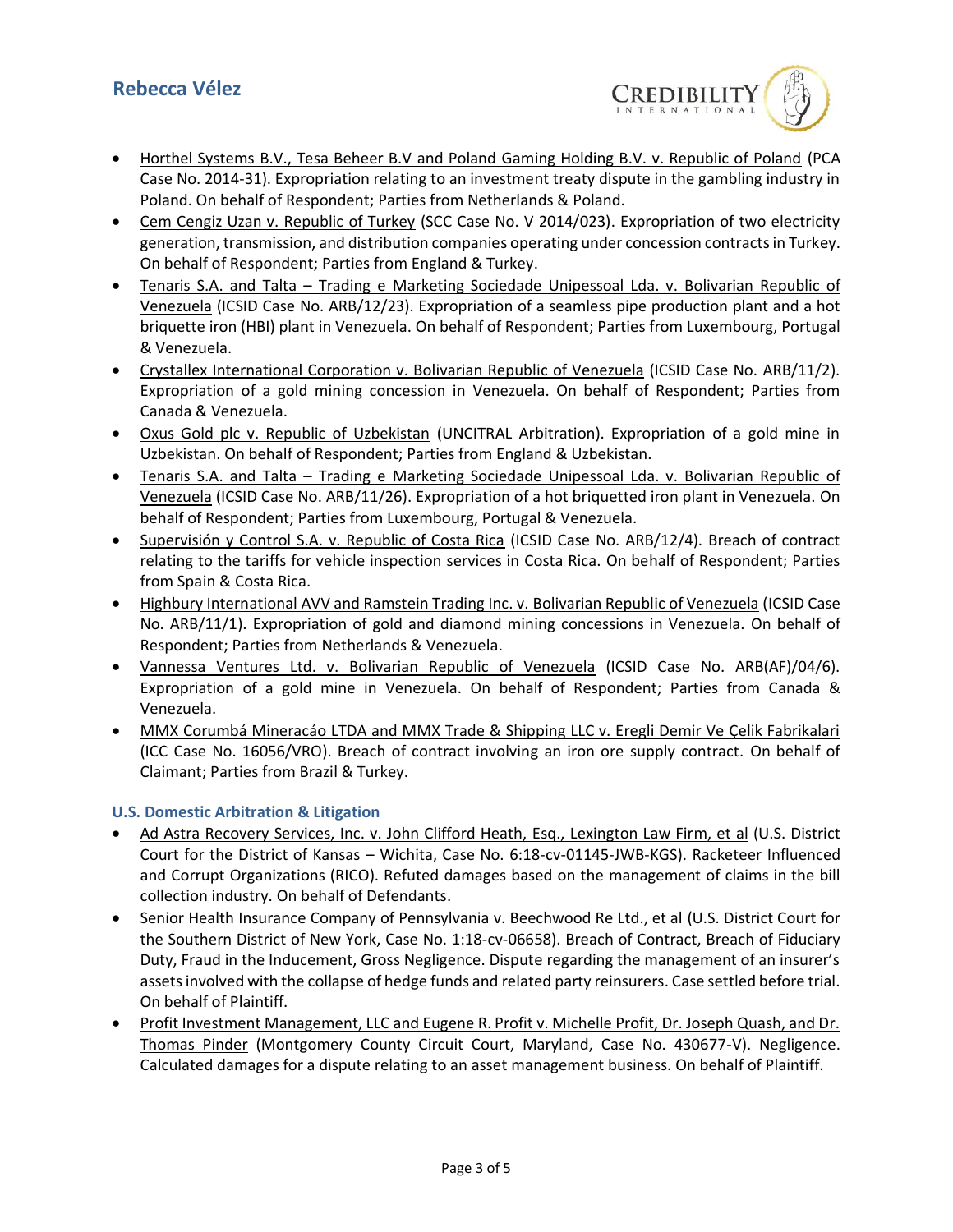

- PSM Holding Corp v. National Farm Financial Corporation et. al. (U.S. District Court for the Central District of California, Case No. CV 05-8891 MMM (FMOx)). Breach of Contract and Fraud. Dispute involving claims for restitution relating to an insurance company that was improperly transferred and later returned to the original owner. Firm engaged as court appointed expert.
- Calculated the balances in funds withheld accounts and reserve accounts for an insurance company involved in an arbitration regarding the reinsurance of certain blocks of business.
- Prepared an expert report concerning issues regarding damages sustained by an automotive part manufacturer in connection with alleged mismanagement and disregard of a shareholders' agreement related to one of their joint ventures.
- Rebutted an expert's calculation of damages for a services firm relating to the departure of key personnel and determined an alternate calculation of damages based on lost profits.
- Presented a summary of opinions regarding an award of profits between insurance parties that had been subject to a quota share agreement.
- Analyzed the solvency of an information services company involved in alleged anticompetitive conduct.
- Analyzed various opposing expert reports and calculated alternative damages, including expectation and equitable indemnity damages, for an international breach of contract matter.
- Analyzed and evaluated the accounting treatment of wholesale purchases and importation of gasoline and diesel fuel by a global energy and petrochemical company, and its subsequent sale to retailers.
- Developed product line financial statements to determine a pharmaceutical company's profitability by product and location for transactions involved in a multi-billion-dollar transfer pricing dispute with the Internal Revenue Service (IRS).
- Calculated commercial damages for a manufacturing company based on lost profits and reasonable royalties resulting from a copyright infringement and a trade secret misappropriation.
- Prepared restructured financial statements and forecasts using a detailed discounted cash flow model for a company involved in a litigation matter against its auditors.
- Managed the claim reconciliation process for the real estate leasing business unit of a major telecom company in Chapter 11 bankruptcy.
- Analyzed enrollment data for an insurance litigation dispute regarding a \$20 million premium underpayment claim.
- Developed methodology for interest rate computations in the reconstruction of a multi-billion-dollar trust fund involved in a class action lawsuit.
- Created discounted cash flow models to dispute the opposing expert's financial report in a wrongful death litigation matter.

### **Consulting Engagements**

Prepared and co-signed various valuation reports used for negotiation and settlement purposes for nationalized telecom, electric, and oil & gas and jet fuel entities in Bolivia. Presented results to company management, the Bolivian Ministry of Finance and the Bolivian Ministry of Legal Defense. Some of the cases settled and others proceeded to arbitration, including:

- E.T.I. Euro Telecom International N.V. v. Plurinational State of Bolivia (ICSID Case No. ARB/07/28)
- Pan American Energy LLC v. Plurinational State of Bolivia (ICSID Case No. ARB/10/8)
- Guaracachi America, Inc. and Rurelec PLC v. Plurinational State of Bolivia (UNCITRAL, PCA Case No. 2011-17)